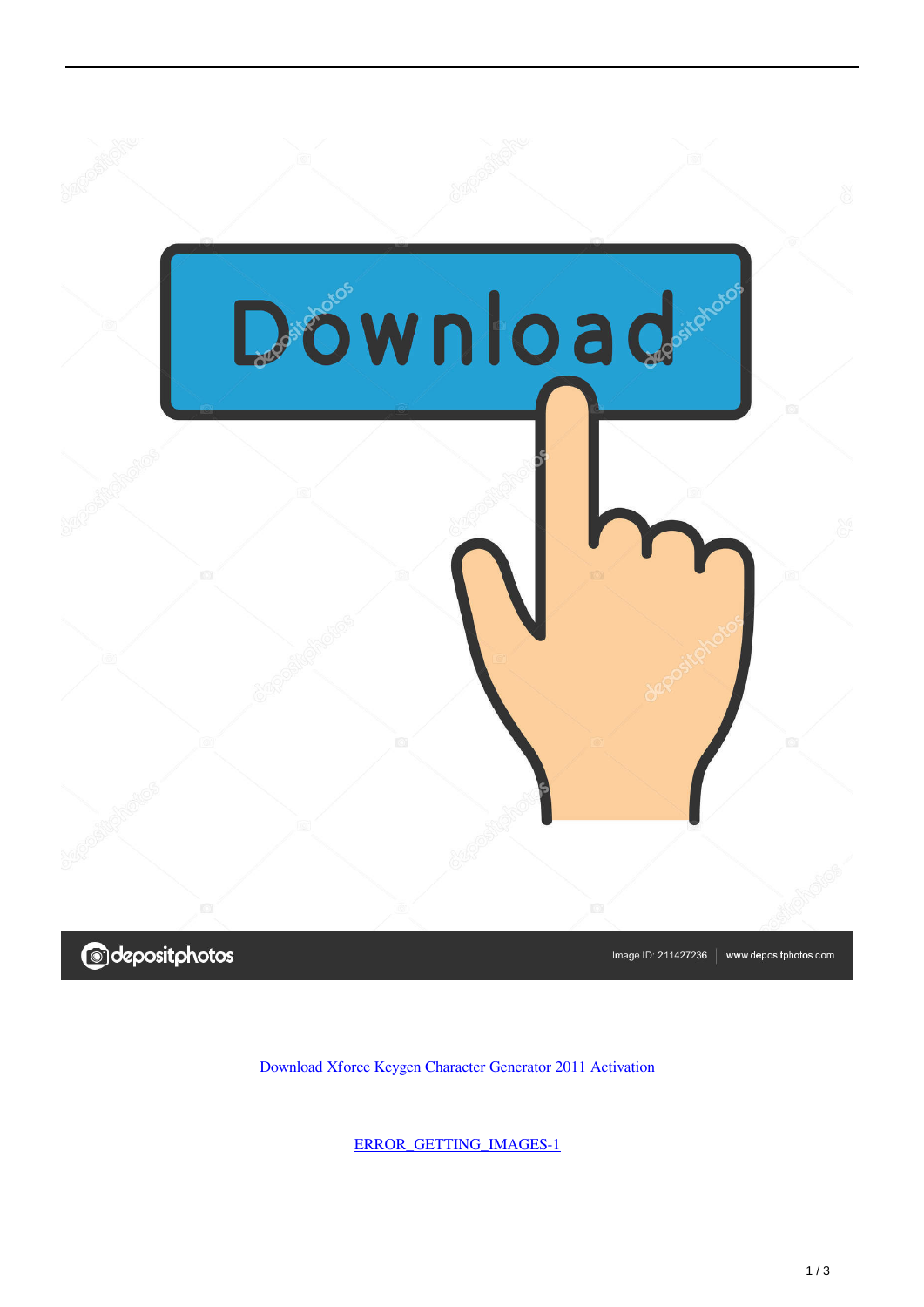

**@depositphotos** 

Image ID: 211427236 www.depositphotos.com